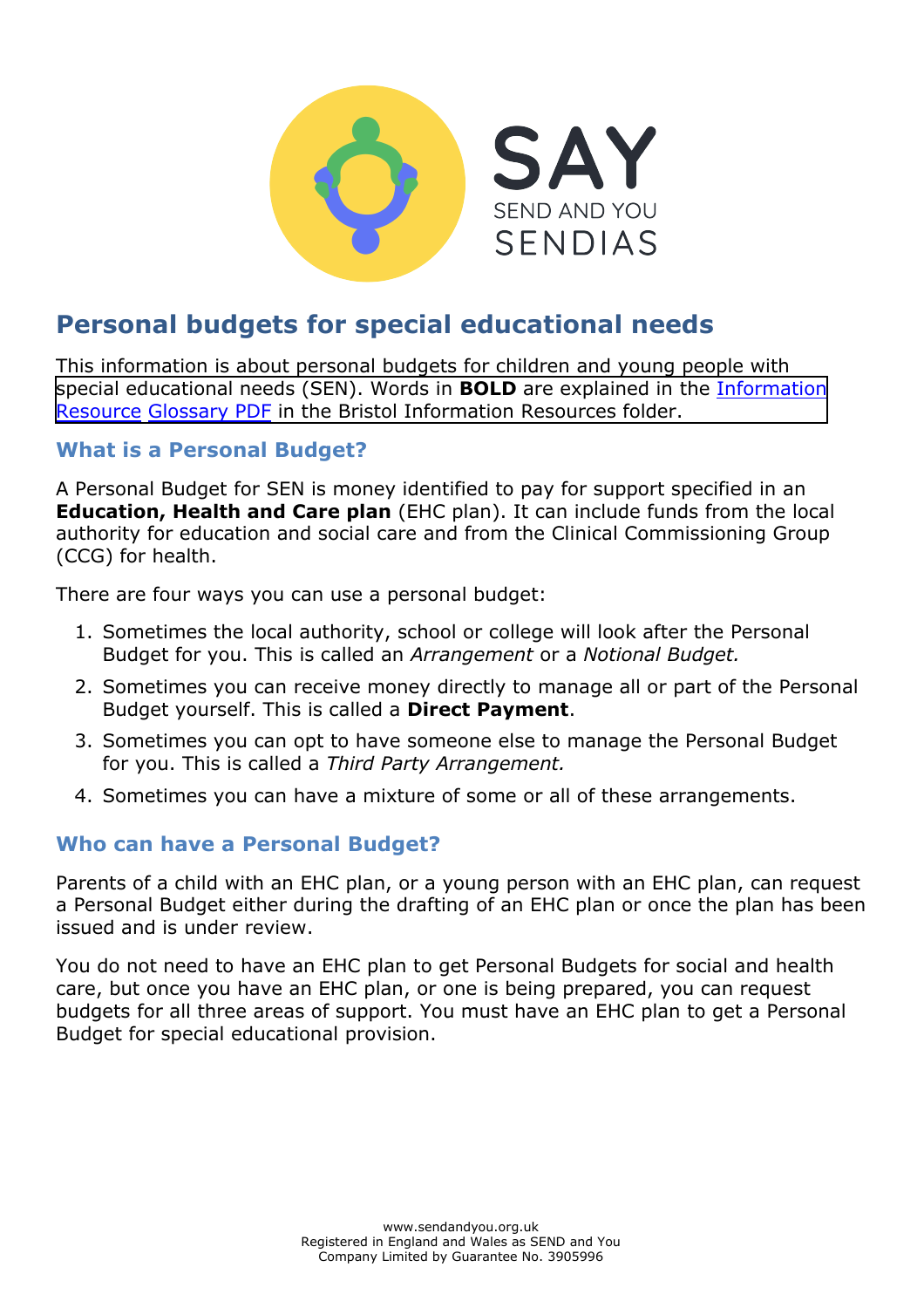However, you do not have to have a Personal Budget.

The **SEND Code of Practice** says:

*Local authorities must provide information on Personal Budgets as part of the Local Offer. This should include a policy on Personal Budgets that sets out a description of the services across education, health and social care that currently lend themselves to the use of Personal Budgets, how that funding will be made available, and clear and simple statements of eligibility criteria and the decision-making processes.*  9.96

You can see Bristol City Council's policy on Personal Budgets [here.](https://www.bristol.gov.uk/web/bristol-local-offer/personal-budgets)

A young person with an EHC plan can ask for their own Personal Budget after the end of the school year in which they become 16.

Sometimes the local authority or the health authority may not agree to a Personal Budget. If the local authority refuses a personal budget for special educational provision it must tell you why. You cannot appeal to the Special Educational Needs and Disability Tribunal over this refusal.

## **What can a Personal Budget be used for?**

Personal Budgets can be used only to fund the support set out in an EHC plan. This must be agreed by the local authority for education and care support, and by the health authority for the health provision.

You can find out what can be included in a Personal Budget in the [Local Offer.](https://www.bristol.gov.uk/web/bristol-local-offer) You can also ask SEND and You for more information about this.

A Personal Budget for educational provision cannot cover payment for a place at the school or college. A Personal Budget can include any top-up funding (known as Element 3 funding). It can also include support that is managed by the school or college – but only if the Headteacher or Principal agrees.

You can find out more about what can be included in a Personal Budget in Sections 9.110 to 9.118 of the [SEND Code of Practice.](https://www.gov.uk/government/publications/send-code-of-practice-0-to-25)

#### **What is the difference between a Personal Budget and a Direct Payment?**

A Personal Budget shows you what money there is to make some of the support specified in an EHC plan, and who provides it. The parent or young person does not actually manage the funds directly.

With a **Direct Payment** the parent or young person is given the money for some services and manages the funds themselves. The parent or young person is responsible for buying the service and paying for it.

A Personal Budget can include a Direct Payment if it is agreed that this is the best way to manage part of the Personal Budget.

Direct payments can be used for special educational provision in a school or college only if the school or college agree. Local authorities can refuse a direct payment for